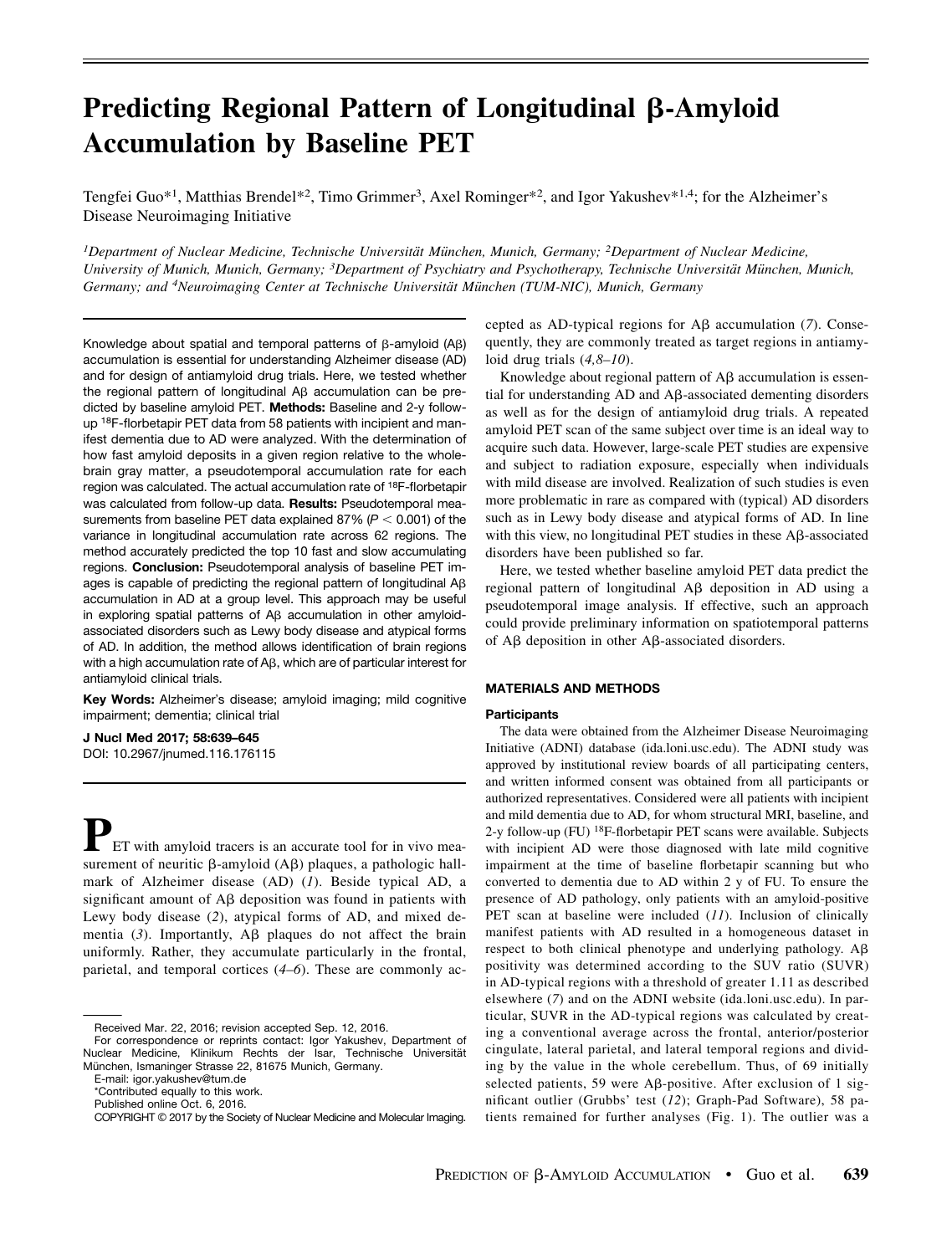

FIGURE 1. Algorithm of data selection. Aβ-pos. and Aβ-neg. denote Aβ-positive and Aβ-negative subjects, respectively. \*One subject was excluded as significant outlier.

subject with a 40% reduction in SUVR at FU as compared with baseline PET. To explore potential influence of the apolipoprotein E e4 (APOE e4) status, age, and sex on results, subgroup analyses were performed.

#### Image Data Acquisition and Analysis

Details on image acquisition are given elsewhere [\(http://adni-info.](http://adni-info.org) [org](http://adni-info.org)). Briefly, PET data were acquired at 50–70 min after injection as  $4 \times 5$  min frames. Images were realigned, averaged, resliced to a common voxel size (1.5 mm<sup>3</sup>), and smoothed to a common resolution of 8 mm3 in full width at half maximum.

Images were analyzed using the PMOD PNEURO tool (version 3.5; PMOD Technologies). First, PET images were rigidly coregistered to the corresponding MR images. Then, individual MR images were nonlinearly coregistered to the standard MRI template in the Montreal Neurologic Institute (MNI) space. Finally, registration parameters were applied to corresponding PET images. Individual T1-weighted MR images were segmented into gray matter (GM), white matter, and cerebrospinal fluid  $(13)$  to generate a total of 83 volumes of interest (14). Of 83 volumes of interest, 74 were GM regions. Of these, 62 regions with a volume above 1 cm<sup>3</sup>, that is,  $2 \times$  full width at half maximum, were included in the final analyses.



FIGURE 2. Piecewise linear fit of pseudotemporal waveforms for FAR (A, left superior frontal gyrus) and SAR (B, left insula). Reference line corresponds to SUVR in whole-brain GM, with a slope value of 1.0.

A volume of interest–based correction for partial-volume effects was performed (15). Regional SUVR was calculated as ratio of florbetapir uptake in each region to that in white matter  $(16,17)$ . SUVR in whole-brain GM was calculated as a volume-weighted mean value of 62 GM regions, likewise intensity normalized to white matter.

#### Pseudotemporal Image Analysis

Sixty-two regional SUVR values from the baseline 18F-florbetapir PET were used for the pseudotemporal analysis. Specifically, subjects were ranked according to their SUVR in whole-brain GM (SUVR-GM), resulting in an across-subject waveform for each region  $(18)$ . For a given region r, the SUVRs for n subjects can be expressed as:

$$
SUVR_r(i), i = 1...n \qquad Eq. 1
$$

where  $\text{SUVR}_r(i)$  denotes the SUVR of the i<sup>th</sup> subject for region r. Then,  $SUVR_r$  may be organized by ranking corresponding individual SUVR-GMs from minimal to maximal value, forming a pseudotemporal waveform Wr

$$
W_r(j) = \Big[ \text{SUVR}_{\text{SUVR}}^{(1)} - \text{GM}(\text{min}) , \dots, \text{SUVR}_{\text{SUVR}}^{(n)} - \text{GM}(\text{max}) \Big], j = 1 \dots n, \text{Eq. 2}
$$

where  $W_r(j)$  denotes the j<sup>th</sup> element of  $W_r$ .

The assumption behind is that there is a spatial spread of amyloid deposition with disease progression. With the determination of how fast amyloid deposits in a given region relative to whole-brain GM, the pseudotemporal accumulation rate can be extracted. To this end, each region's waveform was fitted using a piecewise linear fit. Each fit was modeled with a restricted linear spline with 4 knots to allow the fitted line varying nonlinearly with total amyloid burden. Examples of piecewise linear fit of a fastaccumulating region (FAR) and a slow-accumulating region (SAR) are given in Figure 2. Subsequently, a derivative function of the fitted line was obtained for each region. Finally, a mean slope value across 58 subjects was calculated for each region according to the derivative function.

#### Regression Analyses

The annual accumulation rate (AAR) of  $A\beta$  was calculated as the following:

$$
AAR = \frac{SUVR_{FU} - SUVR_{BL}}{FU \text{ time}}, \qquad Eq. 3
$$

where  $\text{SUVR}_{\text{FU}}$  is the SUVR of the FU PET data,  $SUVR<sub>BL</sub>$  is baseline, and FU time (y) is the time between 2 PET scans. The mean AAR across subjects was calculated for each region.

A linear regression analysis was performed to predict the AAR (as dependent variable) by slope values (as independent variable) across 62 regions. The same analysis was performed in subgroups of subjects stratified according to age, sex, and APOE e4 status. For the former, the age of 71 y was used as cutoff  $(19)$ .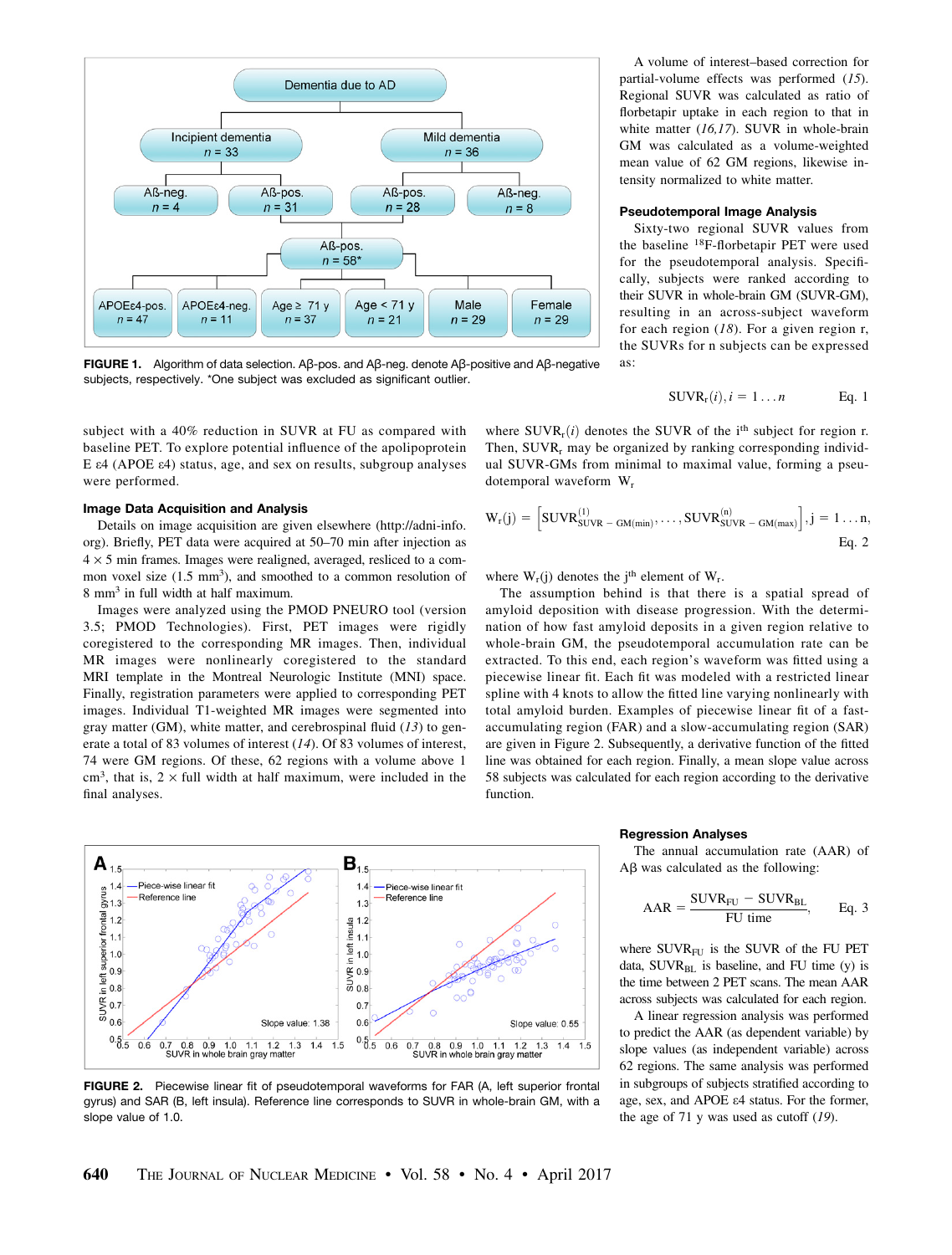TABLE 1 Demographic Information for Each Group

| Group                                                  | n | FU (y) | Age (y)                             |       |                  | APOE | Mini-Mental<br>State | Alzheimer's disease<br>assessment<br>Sex (F/M) Education (y) ε4-positive (%) Examination scale-cognitive subscale |
|--------------------------------------------------------|---|--------|-------------------------------------|-------|------------------|------|----------------------|-------------------------------------------------------------------------------------------------------------------|
| Incipient dementia 30 $1.97 \pm 0.12$ 70.67 $\pm$ 7.91 |   |        |                                     | 16/14 | $16.33 \pm 2.70$ | 73%  | $24.87 \pm 2.79$     | $19.77 \pm 6.80$                                                                                                  |
| Mild dementia                                          |   |        | $28$ 2.00 ± 0.10 75.25 ± 7.37       | 13/15 | $14.96 + 2.83$   | 89%  | $21.57 + 2.17$       | $31.71 \pm 10.64$                                                                                                 |
| All patients                                           |   |        | 58 $1.99 \pm 0.11$ 72.88 $\pm$ 7.93 | 29/29 | $15.67 \pm 2.82$ | 81%  | $23.28 \pm 3.00$     | $25.53 \pm 10.65$                                                                                                 |

For a reference, we in addition performed a linear regression analysis using baseline SUVR and the ratio of baseline SUVR to SUVR-GM as independent variables.

## FARs and SARs

To explore the utility of these analyses in the context of clinical trials, we determined FARs and SARs according to ranks of both longitudinal (AARs) and baseline (slope values) measurements. The top 10 FARs were combined into a single composited FAR according to Equation 4 and were treated as a putative target in clinical trials, followed by a comparison with the commonly used set of AD-typical regions. This set consisted of 18 regions, covering the frontal (8 regions), parietal (3 regions including precuneal/posterior cingulate), and temporal (6 regions) lobes (16) plus the anterior cingulate region.

When separated into subgroups with incipient  $(n = 30)$  and mild  $(n = 28)$  dementia due to AD, the prediction was still strong, with an  $R^2$  of 0.77 and 0.58 ( $P < 0.001$  for both), respectively. The regression remained highly significant after stratification according to age, sex, and the APOE  $\varepsilon$ 4 status (P < 0.001 for all, Table 2).

In the whole cohort, baseline SUVR and the ratio baseline SUVR/SUVR-GM predicted AARs with a similar accuracy  $(R^2 = 0.53$  and 0.49, respectively,  $P < 0.001$  for both). When slope values and baseline SUVR were introduced into a forced (baseline SUVR first) stepwise linear regression analysis, slope values explained an additional, significant amount of variance  $(R^2 \text{ change} = 0.35, P < 0.001).$ 

$$
SUVR\text{-composited} = \frac{\left(SUVR_{\text{region}(1)} \times Volume_{\text{region}(1)} + \cdots + SUVR_{\text{region}(K)} \times Volume_{\text{region}(K)} \cdots + SUVR_{\text{region}(N)} \times Volume_{\text{region}(N)}\right)}{\left(Volume_{\text{region}(1)} + \cdots + Volume_{\text{region}(K)} \cdots + Volume_{\text{region}(N)}\right)}, \quad \text{Eq.\ 4}
$$

where  $\text{SUVR}_{\text{region}(K)}$  is the SUVR of K<sup>th</sup> region, Volume<sub>region</sub><sub>(K)</sub> is the volume of K<sup>th</sup> region, and SUVR-composited is the SUVR of composited FAR, AD-typical regions, or whole-brain GM.

#### Statistical Analysis

The normality of distribution was tested using the D'Agostino–Pearson test (Graph-Pad Software) and visual inspection of variable histograms. Data are presented as mean  $\pm$  SD. The mean AAR of the composited FAR across 58 subjects was compared with those of whole-brain GM and AD-typical regions using a 2-tailed paired-sample  $t$  test. Statistical significance was defined as a P value of less than 0.05. Regression and statistical analyses were performed using SPSS for Windows (version 22.0).

## RESULTS

Demographic data of patients at baseline are summarized in Table 1.

## Regression Analysis

As illustrated in Figure 3, slope values accurately predicted AARs across 62 regions ( $R^2 = 0.87$ ,  $P < 0.001$ ) following the function:

$$
y = 0.047 \times \beta - 0.010, \qquad Eq. 5
$$

where y indicates  $AAR$ , and  $\beta$  means the slope value of each region.

#### FARs and SARs

Bilateral anterior cingulate, superior, and middle frontal gyri, left superior parietal, anterior orbital, and posterior cingulate regions, and inferiolateral remainder of the parietal lobe were found to be top 10 FARs (Table 3). These 10 regions were combined into the composited FAR according to the Equation 4 (Fig. 4).



FIGURE 3. Linear regression across 62 regions.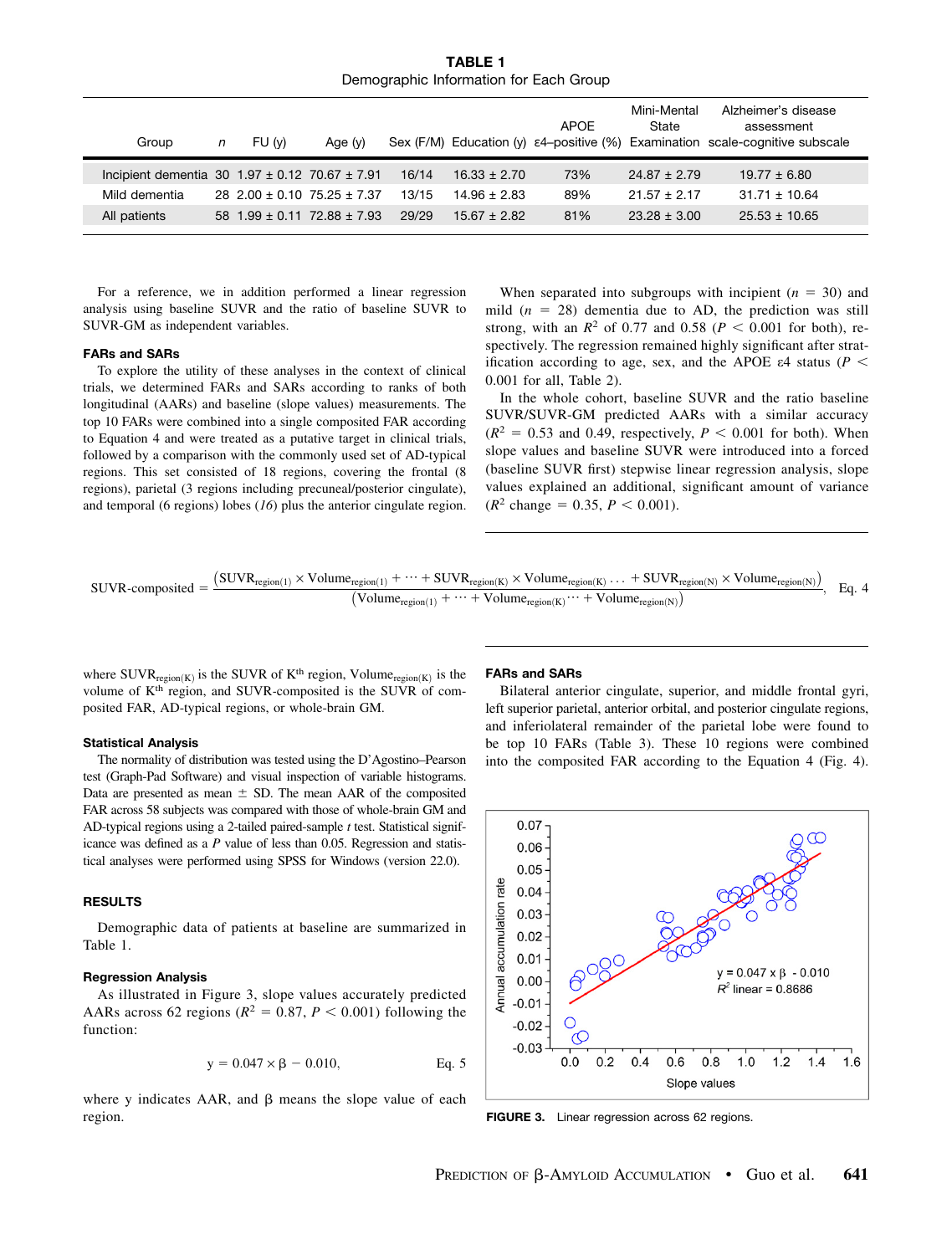TABLE 2 Linear Regression Coefficient (Pearson) Between Pseudotemporal and Longitudinal Measurements in Subgroups of Patients

|                |      | APOE $\varepsilon$ 4- APOE $\varepsilon$ 4- Age $\geq$ Age $\lt$<br>Subgroup positive negative 71 y 71 y Male Female |                        |    |    |
|----------------|------|----------------------------------------------------------------------------------------------------------------------|------------------------|----|----|
| n              | 47   | 11                                                                                                                   | 37 21                  | 29 | 29 |
| R <sup>2</sup> | 0.82 | 0.32                                                                                                                 | 0.72  0.58  0.79  0.70 |    |    |

Bilateral hippocampus, caudate nucleus, thalamus, amygdala, and parahippocampal gyrus appeared to be the top 10 SARs (Supplemental Table 1). Notably, 10 regions with the highest AAR were the same 10 regions with the largest fitted line slope. The same was true for the 10 regions with the lowest AAR.

The mean slope of the composited FAR was  $1.31 \pm 0.15$  that is, higher than those of the composited AD-typical regions (slope =  $1.15 \pm 0.12$ ) and whole-brain GM (slope = 1.0) (Fig. 5A). The mean AAR of the composited FAR was

 $0.057 \pm 0.045$ . The mean AARs of whole-brain GM and ADtypical regions were significantly lower, that is, 0.039  $\pm$ 0.032 ( $P < 0.001$ ) and 0.046  $\pm$  0.038 ( $P < 0.001$ ), respectively (Fig. 5B). Assuming a roughly linear relationship between  $\overrightarrow{AB}$  and time in amyloid-positive subjects (20,21), SUVR of the composited FAR increased 1.48 and 1.24 times faster than that of the whole-brain GM and AD-typical regions, respectively (Fig. 5C). Thus, the composited FAR can reduce duration of a 2-y drug trial by approximately 32% and 19%, respectively.

# **DISCUSSION**

In this study, we tested whether baseline PET data can predict the regional pattern of  $\overrightarrow{AB}$  accumulation over 2 y. In a group of patients with incipient and mild Alzheimer dementia, baseline <sup>18</sup>F-florbetapir measurements from a pseudotemporal image analysis explained 87% of the variance in AARs across 62 regions. The results were consistent throughout the disease severity (incipient or manifest dementia), age intervals, genders, and the APOE genotypes.

TABLE 3 Fast-Accumulating Regions (FARs)

| Region                                      | Rank of slope  | Slope | Rank of AAR    | AAR (mean $\pm$ SD) | Volume (mm <sup>3</sup> ) |  |
|---------------------------------------------|----------------|-------|----------------|---------------------|---------------------------|--|
| Anterior cingulate gyrus_L                  | $\mathbf{1}$   | 1.42  | $\mathbf{1}$   | $0.0646 \pm 0.0621$ | 7,747                     |  |
| Superior frontal gyrus_L                    | $\overline{2}$ | 1.38  | $\overline{2}$ | $0.0644 \pm 0.0565$ | 46,866                    |  |
| Superior parietal gyrus_L                   | 3              | 1.32  | 8              | $0.0540 \pm 0.0505$ | 38,141                    |  |
| Anterior orbital gyrus_L                    | 4              | 1.31  | 9              | $0.0508 \pm 0.0636$ | 5,164                     |  |
| Superior frontal gyrus_R                    | 5              | 1.30  | 5              | $0.0571 \pm 0.0614$ | 46,158                    |  |
| Anterior cingulate gyrus_R                  | 6              | 1.29  | 3              | $0.0638 \pm 0.0515$ | 7,441                     |  |
| Posterior cingulate gyrus _L                | $\overline{7}$ | 1.28  | $\overline{7}$ | $0.0558 \pm 0.0598$ | 7,159                     |  |
| Middle frontal gyrus_R                      | 8              | 1.28  | 4              | $0.0621 \pm 0.0534$ | 42,929                    |  |
| Inferiolateral remainder of parietal lobe L | 9              | 1.28  | 10             | $0.0474 \pm 0.0479$ | 37,662                    |  |
| Middle frontal gyrus_L                      | 10             | 1.26  | 6              | $0.0566 \pm 0.0500$ | 44,690                    |  |
| Posterior superior temporal gyrus L         | 11             | 1.26  | 22             | $0.0396 \pm 0.0633$ | 12,220                    |  |
| Lateral remainder of occipital lobe_L       | 12             | 1.25  | 13             | $0.0462 \pm 0.0547$ | 38,030                    |  |
| Cuneus L                                    | 13             | 1.25  | 33             | $0.0342 \pm 0.0560$ | 9,438                     |  |
| Superior parietal gyrus_R                   | 14             | 1.24  | 11             | $0.0465 \pm 0.0492$ | 37,509                    |  |
| Anterior orbital gyrus R                    | 15             | 1.24  | 19             | $0.0407 \pm 0.0686$ | 4,807                     |  |
| Lateral remainder of occipital lobe_R       | 16             | 1.18  | 23             | $0.0390 \pm 0.0424$ | 38,789                    |  |
| Lingual gyrus_L                             | 17             | 1.15  | 34             | $0.0341 \pm 0.0529$ | 12,333                    |  |
| Postcentral gyrus_L                         | 18             | 1.13  | 12             | $0.0465 \pm 0.0550$ | 23,201                    |  |
| Inferiolateral remainder of parietal lobe_R | 19             | 1.13  | 18             | $0.0417 \pm 0.0450$ | 38,214                    |  |
| Inferior frontal gyrus R                    | 20             | 1.12  | 17             | $0.0439 \pm 0.0526$ | 15,294                    |  |
| Posterior superior temporal gyrus_R         | 21             | 1.08  | 16             | $0.0440 \pm 0.0665$ | 12,468                    |  |
| Inferior frontal gyrus_L                    | 22             | 1.08  | 14             | $0.0453 \pm 0.0597$ | 14,448                    |  |
| Postcentral gyrus_R                         | 23             | 1.07  | 15             | $0.0448 \pm 0.0550$ | 25,731                    |  |
| Cuneus R                                    | 24             | 1.03  | 36             | $0.0294 \pm 0.0548$ | 9,224                     |  |
| Posterior cingulate gyrus_R                 | 25             | 1.01  | 30             | $0.0375 \pm 0.0487$ | 7,557                     |  |
| Posterior temporal lobe L                   | 26             | 1.01  | 20             | $0.0407 \pm 0.0393$ | 44,469                    |  |
| Whole-brain GM                              | 27             | 1     | 26             | $0.0386 \pm 0.0321$ | 851,002                   |  |
|                                             |                |       |                |                     |                           |  |

 $L = left$ ;  $R = right$ .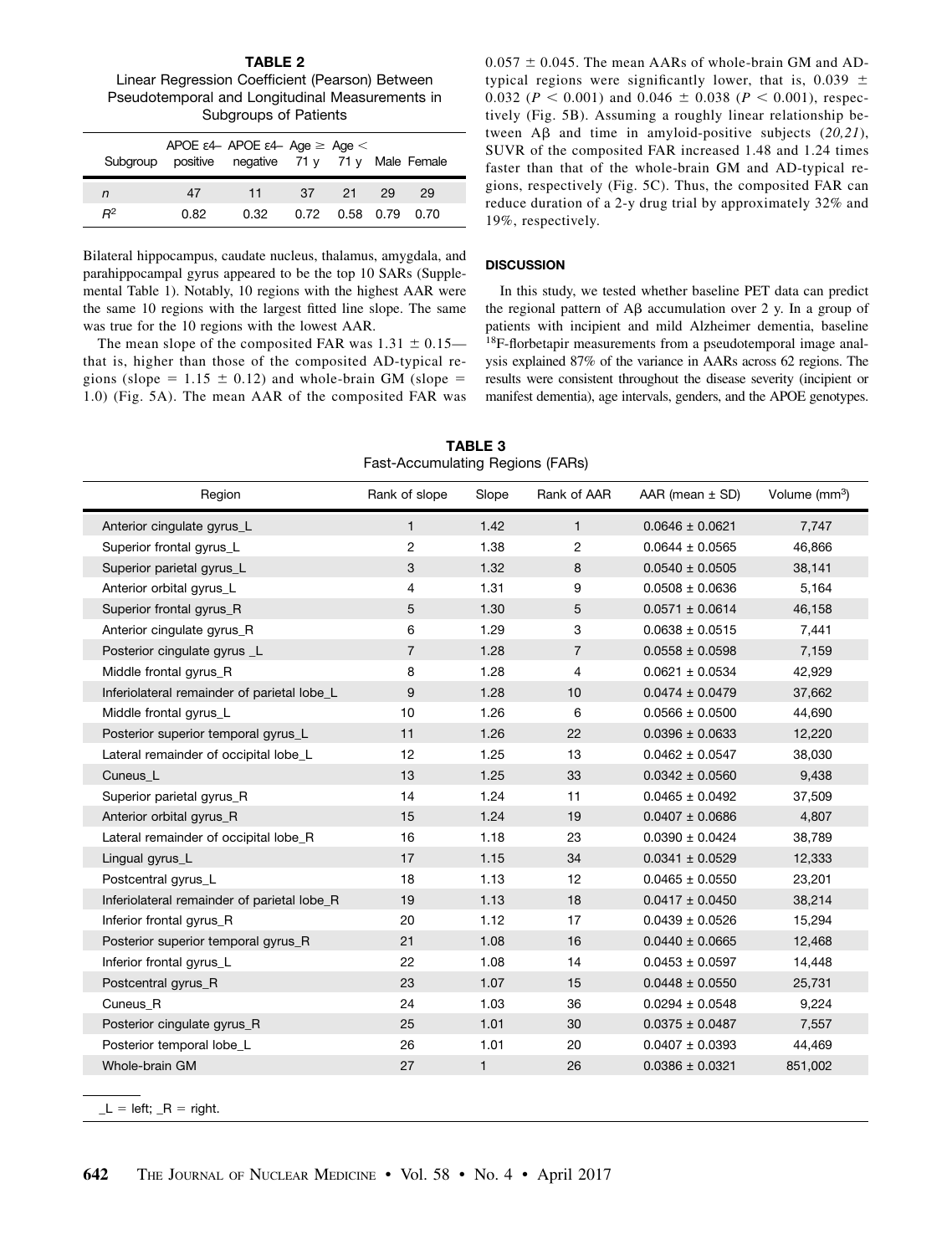

FIGURE 4. Composited FAR (purple) and AD-typical regions (blue) as overlaid onto standard T1 MRI template in MNI space. Composited FAR region fully overlaps with AD-typical regions.

A pseudotemporal analysis was initially reported by Braak and Braak, who studied progression of AB deposition in cross-sectional data from postmortem brain tissue (22). Recently, a pseudotemporal analysis of PET images has been applied at the voxel level (18). Assuming that total amyloid burden would be a reasonable approximation of the disease severity, Yotter et al. (18) estimated spatial patterns of the longitudinal AB accumulation from cross-sectional image data. The authors found that the pseudotemporal pattern of regional  $\overrightarrow{AB}$  deposition was stronger related to cognitive function of healthy elderly individuals than total amyloid burden (18). Although their results were plausible, they were not validated against real longitudinal data. In the present study, we adopted the method of Yotter et al. for region-based analyses and verified its efficacy using longitudinal data in clinically manifest AD.

The core of our finding is a positive, linear relationship between baseline measurements of  $\overrightarrow{AB}$  and their longitudinal changes across regions. Thus, 55% of the variance in AARs could be explained by baseline tracer uptake. In other words, regions with a high/low baseline  $\overrightarrow{AB}$  load are also those with a high/low AAR at the stage of clinically manifest AD. It is important to distinguish this approach from an across-subject paradigm, in which baseline measurements of whole-brain uptake are correlated with longitudinal measurements of whole-brain tracer uptake across subjects, for example  $(21)$ . Such studies found a slowing of A $\beta$  accumulation rate at the advanced stage of AD (21). Our results do not contradict these findings. Whereas the  $\text{A}\beta$  accumulation rate in

the whole brain might be slowing in advanced AD, some brain regions can still continue to accumulate AB. Further, no patients with advanced/severe or even moderate Alzheimer dementia were included in the present study.

As shown by a stepwise linear regression analysis, slope values explained significantly more variance  $(+35%)$  in AAR than baseline SUVR alone, demonstrating the power of the proposed approach. This is plausible, because slope values contain pseudotemporal information about the dynamics of  $\overrightarrow{AB}$  deposition in a given region. Remarkably, the pseudotemporal image analysis revealed the same FARs and SARs as the longitudinal analysis. Namely, the bilateral anterior cingulate, superior, and middle frontal gyri; left superior parietal, anterior orbital, and posterior cingulate; and inferiolateral remainder of the parietal lobe were found to have the largest slope and the highest AAR. By contrast, the bilateral hippocampus, caudate nucleus, thalamus, amygdala, and parahippocampal gyri had the smallest slope and the lowest AAR. Our findings are well in line with those of Grimmer et al. (23), who examined regional progression of  $A\beta$  in Alzheimer dementia using PET with Pittsburgh compound B (23). As in our study, they found that regions of the frontal lobe followed by those of the parietal lobe showed the highest accumulation rate, whereas the temporal lobe appeared to have the lowest rate across the neocortex. Further, most of the FARs accumulated  $\text{A}\beta$  faster in the left hemisphere  $(23)$ . The same order of accumulation rate (frontal  $\ge$ parietal  $>$  occipital  $>$  temporal) was found by Rinne et al. (4). However, other groups found the lateral temporal cortex to be a



FIGURE 5. (A) Pseudotemporal analysis of 3 sets of regions. Green line is reference fit, with slope value of 1.0. (B) Annual accumulation rates (mean ± SD) for composited FAR, AD-typical regions, and whole-brain GM. \* $P < 0.001$  in a 2 tailed paired t test. (C) Three sets of regions as putative targets in hypothetical drug trial of 24 mo.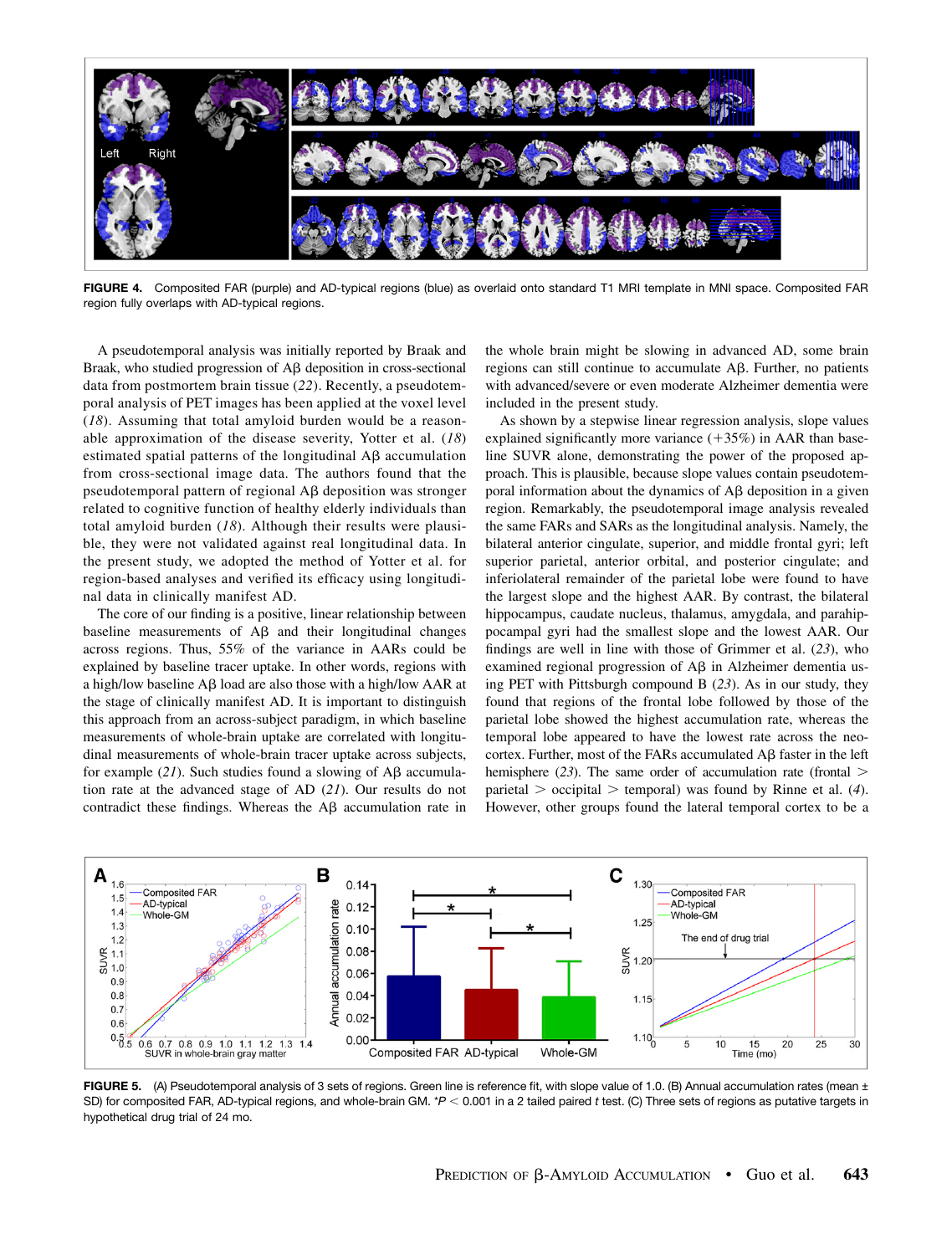FAR (5,6). Somewhat unexpectedly, we observed the posterior cingulate region to accumulate  $\text{A}\beta$  slower than the anterior cingulate region. Although this is still consistent with some reports (23), a few studies reported the posterior cingulate cortex to be one of the most active A $\beta$ -accumulating regions (4,24). The discrepancy may well be related to methodologic factors such as lack of partial-volume correction (4,24) and different reference regions (4,5,24). Most longitudinal studies with amyloid PET measured SUVR either in the whole brain or in the AD-typical regions, without a detailed regional analysis. As for the SARs, only Grimmer et al. (23) conducted a similarly detailed analysis including 90 volumes of interest. In line with our findings, they reported low or no increases in  $\overrightarrow{AB}$  accumulation in the archipallium, thalamus, and caudate nucleus (23).

 $\overrightarrow{AB}$  deposition is a slow process, likely extending for more than 2 decades (20,21). This around 20-y interval provides a large therapeutic window. So far, no longitudinal amyloid PET study in atypical AD, Lewy body disease, or mixed (AD and vascular) diseases has been reported. Thus, our approach can be used to predict regional patterns of  $\overrightarrow{AB}$  accumulation in these clinical entities. In particular, the proposed method can predict regions with the highest  $\overrightarrow{AB}$  accumulations rate, which are of interest for antiamyloid clinical trials. In the present study, the set of AD-typical regions was found to have a higher  $A\beta$  AAR than the whole-brain GM, confirming the relevance of these regions in AD. However, the pseudotemporal analysis revealed a set of regions with a significantly higher accumulation rate of  $\overrightarrow{AB}$  than AD-typical regions. Consequently, when used as a target region, the duration of a drug trial can be reduced by approximately 19% as compared with AD-typical regions.

There is an increasing number of longitudinal studies in asymptomatic subjects with or at risk for AD by virtue of a mutation (25,26), gene status (27,28), or significant amyloid burden as measured by PET (29,30) or cerebrospinal fluid analyses (31). Although highly interesting from the perspective of clinical trials, we did not include asymptomatic individuals in the present study, because their clinical fate is unclear. Indeed, the presence of a significant  $\text{A}\beta$  load does not mean a future development of (typical) clinical AD. Instead, the subject may have a mixed dementing disorder, Lewy body disease, or an atypical AD. Thus, if such subjects were included in the present study, we might have a heterogeneous sample of patients with unclear clinical phenotype, as well as with distinct spatial patterns of  $\overrightarrow{AB}$  accumulation. In a similar vein, to ensure the presence of the AD pathology as origin of the clinical phenotype, this study included only patients with an amyloid-positive baseline PET scan. Yet, the proposed method can be effective in amyloid-negative subjects, too. Such an approach would allow capturing the whole trajectory of  $\overrightarrow{AB}$  accumulation, including a long preclinical phase. Given uncertainty about both pathologic and clinical pathways, however, interpretation of results would be problematic.

A limitation of the present study is that only 2-y FU data were available. Although the relationship between baseline and longitudinal measurements of  $\overrightarrow{AB}$  deposition was strong, the correspondence at the level of individual regions was far from perfect, especially beyond the top 10 FARs and SARs. This may well be explained by the short FU period, which is incomparable with the disease duration as captured by the pseudotemporal image analysis. Thus, one would expect a larger correspondence between the measurements when a longer FU is available. Further, our results with respect to FARs are limited to amyloid-positive patients with clinically manifest AD. Thus, FARs may in part differ in amyloid-negative and asymptomatic subjects. Finally, the present results should be replicated in an independent sample of patients.

# **CONCLUSION**

The pseudotemporal analysis of baseline PET images is capable of predicting a regional pattern of longitudinal  $\overrightarrow{AB}$  accumulation in clinically manifest AD at a group level. This approach may be useful in exploring spatial patterns of  $\overrightarrow{AB}$  accumulation in other amyloid-associated disorders such as Lewy body disease and atypical forms of AD. In addition, the method allows identification of brain regions with a high accumulation rate of  $A\beta$ , which are of particular interest for antiamyloid drug trials.

## **DISCLOSURE**

The costs of publication of this article were defrayed in part by the payment of page charges. Therefore, and solely to indicate this fact, this article is hereby marked "advertisement" in accordance with 18 USC section 1734. This study was supported by the Alzheimer Forschung Initiative e.V. (AFI), Germany. Data collection and sharing for this project were funded by the Alzheimer's Disease Neuroimaging Initiative (ADNI) (National Institutes of Health grant U01 AG024904) and DOD ADNI (Department of Defense award no. W81XWH-12-2-0012). ADNI is funded by the National Institute on Aging, the National Institute of Biomedical Imaging and Bioengineering, and through generous contributions from the following: AbbVie, Alzheimer's Association; Alzheimer's Drug Discovery Foundation; Araclon Biotech; BioClinica, Inc.; Biogen; Bristol-Myers Squibb Company; CereSpir, Inc.; Eisai Inc.; Elan Pharmaceuticals, Inc.; Eli Lilly and Company; Euro-Immun; F. Hoffmann-La Roche Ltd and its affiliated company Genentech, Inc.; Fujirebio; GE Healthcare; IXICO Ltd.; Janssen Alzheimer Immunotherapy Research & Development, LLC.; Johnson & Johnson Pharmaceutical Research & Development LLC.; Lumosity; Lundbeck; Merck & Co., Inc.; Meso Scale Diagnostics, LLC.; NeuroRx Research; Neurotrack Technologies; Novartis Pharmaceuticals Corporation; Pfizer Inc.; Piramal Imaging; Servier; Takeda Pharmaceutical Company; and Transition Therapeutics. The Canadian Institutes of Health Research is providing funds to support ADNI clinical sites in Canada. Private sector contributions are facilitated by the Foundation for the National Institutes of Health [\(www.fnih.org](http://www.fnih.org)). The grantee organization is the Northern California Institute for Research and Education, and the study is coordinated by the Alzheimer's Disease Cooperative Study at the University of California, San Diego. ADNI data are disseminated by the Laboratory for Neuro Imaging at the University of Southern California. No other potential conflict of interest relevant to this article was reported.

# ACKNOWLEDGMENTS

Data used in preparation of this article were obtained from the Alzheimer's Disease Neuroimaging Initiative (ADNI) database [\(adni.loni.usc.edu](http://adni.loni.usc.edu)). As such, the investigators within the ADNI contributed to the design and implementation of ADNI or provided data but did not participate in analysis or writing of this report. A complete listing of ADNI investigators can be found at: [http://adni.loni.usc.edu/wp-content/uploads/how\\_](http://adni.loni.usc.edu/wp-content/uploads/how_to_apply/ADNI_Acknowledgment_List.pdf) [to\\_apply/ADNI\\_Acknowledgment\\_List.pdf](http://adni.loni.usc.edu/wp-content/uploads/how_to_apply/ADNI_Acknowledgment_List.pdf).